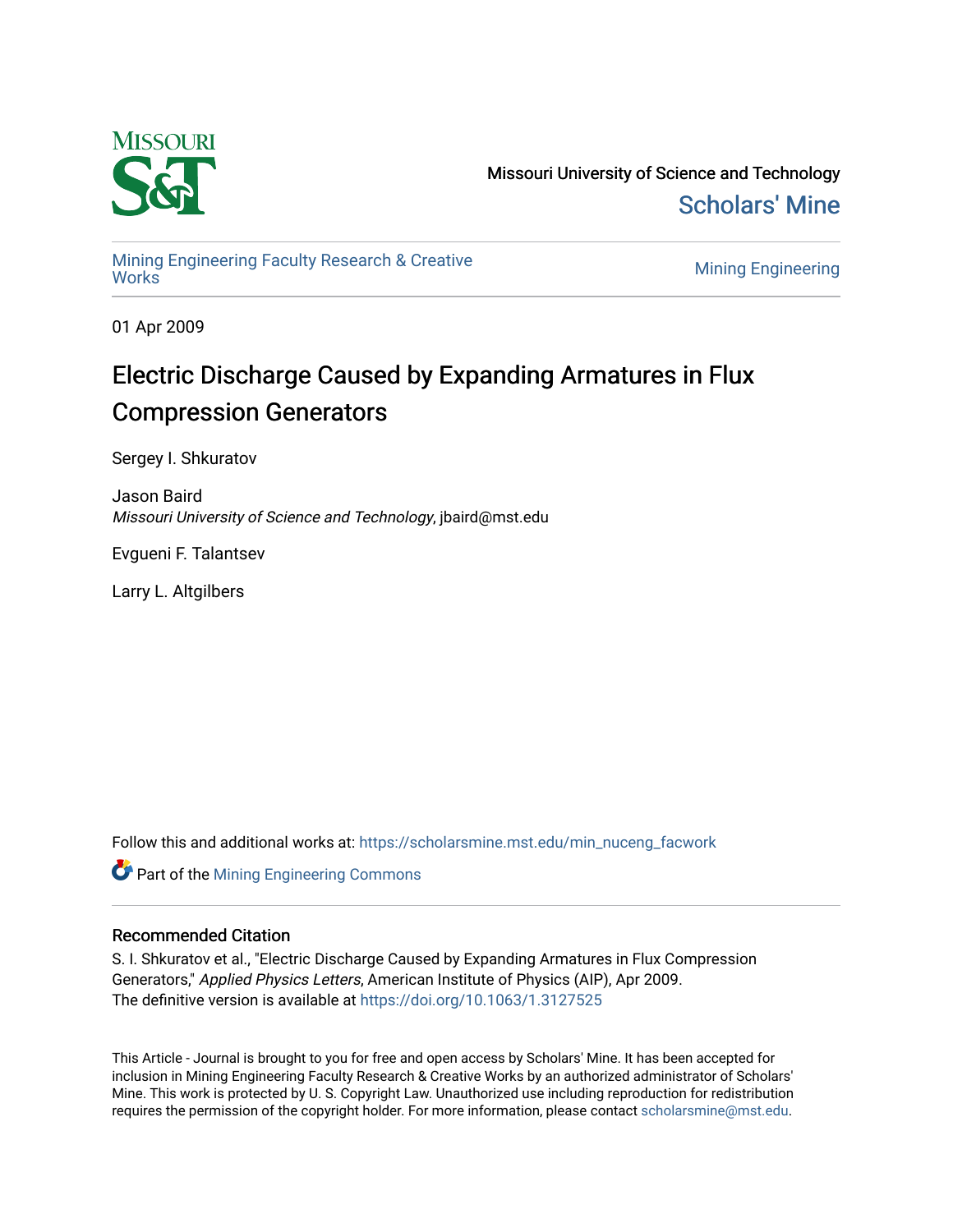## **[Electric discharge caused by expanding armatures in flux compression](http://dx.doi.org/10.1063/1.3127525) [generators](http://dx.doi.org/10.1063/1.3127525)**

Sergey I. Shkuratov,<sup>1[,a](#page-1-0))</sup> Jason Baird,<sup>1</sup> Evgueni F. Talantsev,<sup>2</sup> and Larry L. Altgilbers<sup>3</sup> 1 *Loki Incorporated, RMERC Facility, 1006 Kingshighway, Rolla, Missouri 65409-0660, USA* 2 *Pulsed Power LLC, Lubbock, Texas 79416, USA* 3 *U.S. Army Space and Missile Defense Command/Army Forces Strategic Command, Huntsville, Alabama 35807, USA*

Received 24 September 2008; accepted 13 April 2009; published online 30 April 2009-

In this letter, we experimentally demonstrate that explosively driven expansion of metallic armature of the magnetic flux compression generator (FCG) plays a dominant role in the formation of plasma and electric discharge initiation inside the FCG. © *2009 American Institute of Physics*. [DOI: [10.1063/1.3127525](http://dx.doi.org/10.1063/1.3127525)]

There are several types of electric discharge phenomena that cause energy losses in pulsed power systems.<sup>1</sup> Initiation of electric discharges in helical magnetic flux compression generators (FCGs) was reported earlier.<sup>2,[3](#page-3-2)</sup> It was shown in Ref. [2](#page-3-1) that the electric discharge is not itself a source of magnetic flux loss in the FCG; however, high current densities created by the discharge in the armature and the stator of the FCG increase the rate of flux diffusion into the conductors that causes flux loss in the generator. It was demonstrated that flux loss in the FCGs increases about 50% due to the electric discharge.<sup>2</sup>

In order to obtain detailed information about the initiation and development of electric discharges during different stages of the operation of FCGs, we performed experimental studies based on the simultaneous recording of electric signals produced by FCGs and high-speed photography of its operation. Experiments were conducted with loop magnetic flux compression generator (LFCG).<sup>[4](#page-3-3)</sup> The explosive and electrical operation of a loop FCG are similar to that of other types of FCGs (i.e., coaxial FCGs and helical FCGs) based on magnetic flux compression inside the stator due to the explosively driven expansion of a cylindrical armature.<sup>5</sup> The specific feature of an LFCG that made it useful for these experiments is the opportunity to observe in detail the processes that occur inside the generator (expansion of the armature, closing the crowbar contacts, etc.) from the very beginning until the final stage of its operation, something that cannot be done when studying helical, coaxial, or other types of flux compression generators. Results obtained with the miniature LFCG developed for these studies (Fig. [1](#page-1-1)) can be used to better understand the initiation of the electrical discharge in LFCGs of larger sizes and in helical and coaxial FCGs.

We performed high-speed photography of the LFCG op-eration with a Cordin [1](#page-1-1)0 A framing camera (Fig. 1). To avoid any shock-induced glow in the atmosphere around the LFCG during its operation, we put the generator in a disposable wooden box that we purged with helium immediately before initiating the experiment.

<span id="page-1-0"></span>To avoid the effect of external electric circuits and external electric potentials on the initiation and development of the electric discharge in the LFCG, we utilized an autono-

a)Electronic mail: shkuratov@lokiconsult.com.

mous explosively driven shock-wave ferromagnetic generator  $(FMG)^{6,7}$  $(FMG)^{6,7}$  $(FMG)^{6,7}$  $(FMG)^{6,7}$  as a seed source for the LFCG. The FMG generated an initial current, *I*<sub>seed</sub>, thereby creating an initial magnetic flux in the FCG-load circuit. The FMG-LFCG-load pulsed power systems that we studied were completely autonomous, being powered exclusively by high explosives with no external electrical circuits or power supplies.

The stator of the LFCG was made of a bare copper strip 12.7 mm wide and 1.0 mm thick, with a 50.0 mm inner diameter (ID) (Fig. [1](#page-1-1)). The cylindrical armature of the LFCG was made of 6601 aluminum alloy tubing of 25.4 mm outer diameter, 22.4 mm ID, and 37.5 mm length. The length of the high explosive (HE) charge loaded inside the armature of the LFCG was  $19.0$  mm  $(10.2$  g of C-4) with two RP-80 detonators, one attached at each end of the charge.

Figure [2](#page-2-0) presents a series of high-speed photographs (500 000 frames/s) of the explosive operations of the FMG-LFCG system. Figure [3](#page-2-1) shows the corresponding waveform of the current pulse produced by the FMG-LFCG system along with the seed current waveform and the FMG output voltage waveform. The waveforms in Fig. [3](#page-2-1) are marked with letters that correspond to the letters marking the photos in Fig. [2.](#page-2-0) In the photographs shown in Fig. [2,](#page-2-0) the FMG is on the left and the LFCG is on the right. All parts of the FMG-LFCG system are captioned in Fig.  $2(a)$  $2(a)$ .

<span id="page-1-1"></span>

FIG. 1. A schematic diagram of the experimental setup for high-speed photography of explosive and electrical operation of FMG-LFCG-load system.

#### **94**, 171502-1 © 2009 American Institute of Physics

**Downloaded 21 Oct 2009 to 131.151.26.23. Redistribution subject to AIP license or copyright; see http://apl.aip.org/apl/copyright.jsp**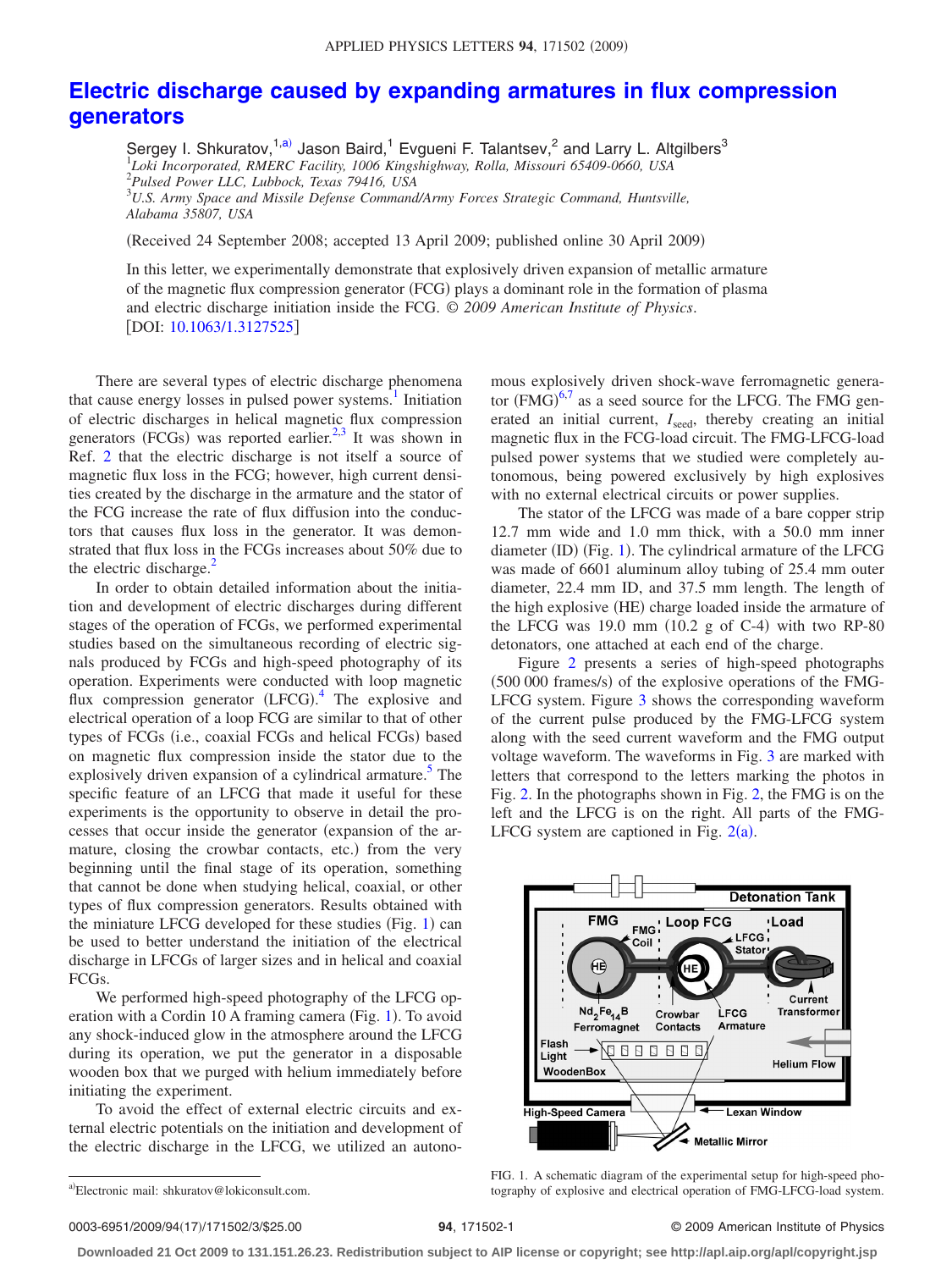<span id="page-2-0"></span>

FIG. 2. (Color) A series of high-speed photographs taken during explosive and electrical operation of FMG-LFCG-load system.

At  $t=0$   $\mu$ s, the detonators of the FMG seed source were initiated [Fig.  $2(a)$  $2(a)$ ], detonating the HE charge loaded in the central hole of the  $Nd_2Fe_{14}B$  hard ferromagnetic ring. There is a bright light clearly visible in the central hole of  $Nd_2Fe_{14}B$  $Nd_2Fe_{14}B$  $Nd_2Fe_{14}B$  ferromagnet [Fig. 2(b)] due to the initiation of the HE charge. The HE charge was in direct contact with the  $Nd_2Fe_{14}B$ ; as such, the transverse shock wave from the ex-

<span id="page-2-1"></span>

FIG. 3. Waveforms of the output voltage pulse (light gray) and seed current pulse (dark gray) produced by the FMG seed source in the LFCG-load system, and the waveform of the current pulse produced by the completely explosive FMG-LFCG-load system (black).

plosive detonation propagated through the body of the  $Nd_2Fe_{14}B$  ring from its central hole to its periphery. Due to the transverse shock demagnetization of the  $Nd_2Fe_{14}B$ , the FMG seed source produced a pulsed voltage at the input of the LFCG (across the contacts of the crowbar). The voltage reached its peak amplitude at  $t=10$   $\mu$ s [Figs. [2](#page-2-0)(d) and [3](#page-2-1)], and  $U_{\text{crowbar}}(10 \mu s) = 35.4 \text{ V}$ . The seed current reached its maximum at  $t=28$  $t=28$  $t=28$   $\mu$ s [Figs. 2(g) and [3](#page-2-1)],  $I_{\text{seed}}(28 \mu s)_{\text{max}}$  $= 2.6$  kA. The inductances of the LFCG and the load (measured with a Quadtech 7600 LCR meter) in this experiment were  $L_{LFGG}(100 \text{ kHz}) = 72 \text{ nH}$  and  $L_{load}(100 \text{ kHz}) = 57 \text{ nH}$ , respectively. At  $t=28$   $\mu$ s, the magnetic flux produced by the FMG in the LFCG-load system reached its maximum  $\Phi_0(28 \ \mu s)_{\text{max}} = 335 \ \mu \text{Wb}.$ 

The detonators of the LFCG were initiated with a delay of  $t_d$ = 24  $\mu$ s after the initiation of those in the FMG. In Fig.  $2(f)$  $2(f)$ , one can see the light due to the detonation of the HE inside the armature of the LFCG. The denotation wave moved through the HE charge inside the aluminum armature for a period of 1.2  $\mu$ s. It took 0.2  $\mu$ s for the shock-wave front to pass through the walls of the armature, after which it entered the gas (helium in this case) in the surrounding space. The shock-wave front propagated through the gap between the armature and the crowbars of the LFCG for 3.2  $\mu$ s and then reached the stator. Due to the action of the high pressure gases from the detonation of the HE charge inside the aluminum armature of the LFCG, the armature started its expansion (the expanding armature is the dark contour in the photographs [Figs.  $2(g)-2(i)$  $2(g)-2(i)$ ]).

**Downloaded 21 Oct 2009 to 131.151.26.23. Redistribution subject to AIP license or copyright; see http://apl.aip.org/apl/copyright.jsp**